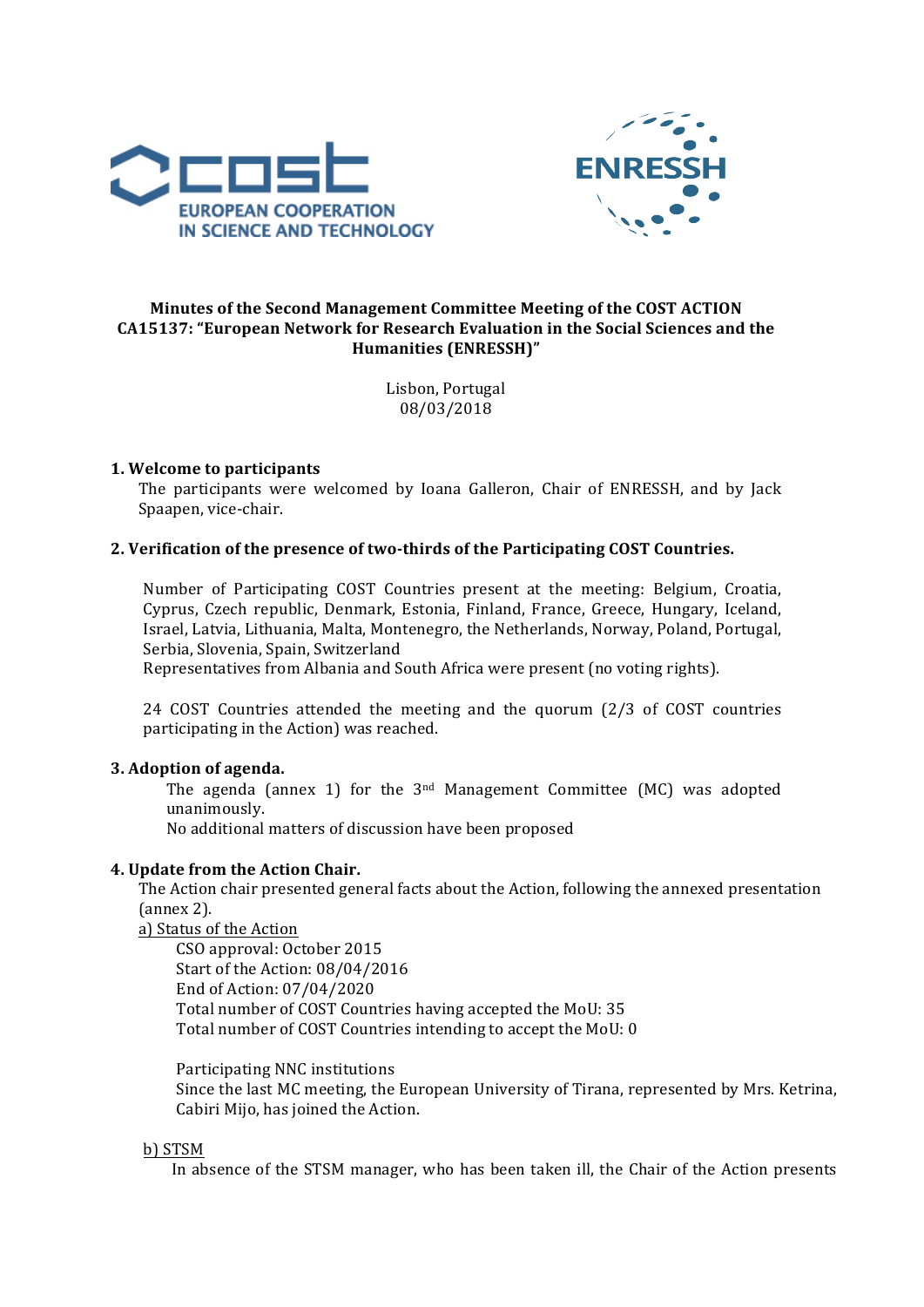this point.

3 calls for STSM have been published during the second grant period. Topics and awarded grants are distributed as follows:

**WP1**: 3 topics called, 2 **STSMs** granted: **WP2**: 6 topics called, **3 STSMs granted**; **WP3**: 6 topics called, **3 STSMs granted; ECI:** 2 topics called, 1 **STSM** granted.

For more details about the topics and the grantees, see general presentation (annex 2, slides 6-16). Also, it is reminded to participants that all reports after the completion of an STSM are published on the website. All STSM proved essential for advancing towards the completion of MoU objectives. Most of them lead to co-signed publications, that are to be encouraged by all means.

The next call for STSM will be launched end of March 2018. In order to stimulate participation, the SG decided that two types of STSM will be called:

- on precise topics defined by the WG leaders, or in cooperation with WG leaders;
- "open" topics; any participant can propose a topic, and find a suitable host, provided the topic is in line with the completion of Actions objectives, as stated in the MoU, and with the realisation of our deliverables.

c) Promotion of gender balance and early career investigators.

The Action presents a good balance in terms of gender and ECI, and has put into place several measures to preserve this balance. See slides 17 to 19 of the general presentation  ${\rm (annex 2)}$ .

d) Inclusiveness and excellence.

During the last grant period, a new instrument has been put into place by COST office: a "conference grant" that can be awarded to researchers from ITC, to help them participate in international conferences.

The SG has put into place a procedure, that has been communicated via email to all participants in ENRESSH. The procedure has been electronically adopted by the MC.

4 demands for conference grant have been received during the second GP, two of them have been awarded. The reason for refusing the third one is the nature of the conference the participant wanted to attend: organised by a "predatory publisher", it did not comply to the high scientific standards expected for a real international conference. As for the last one, it was formulated by a person totally external to ENRESSH network, and wishing to participate in a conference having no link with our themes.

It is reminded to the MC that the process for applying is quite complex: candidates must already to have an acceptance letter from the conference organisers, then they encode the application via COST system. The MC chair cannot answer about how to encode precise fields of the application form  $-$  this is not by bad will, but I simply have no access to those screens, to see how they look like.

Once an encoded application has been received via the system, the chair contacts the SG of the Action, for quick decision. It is counselled to send word about the application, with the letter of acceptance AND the abstract of the proposal, by email to the MC chair, in the same time as encoding the application.

It is reminded that the  $SG$  meets every 4 or 6 weeks, via skype; this is frequent enough to allow fast decisions.

### **5.** Update from the Grant Holder: Action budget status.

Budget execution will be much better for this GP, around 90% of the budget. The two reasons for underspending are:

finally, there has been no participation in an international conference on behalf of the Action (dissemination meeting);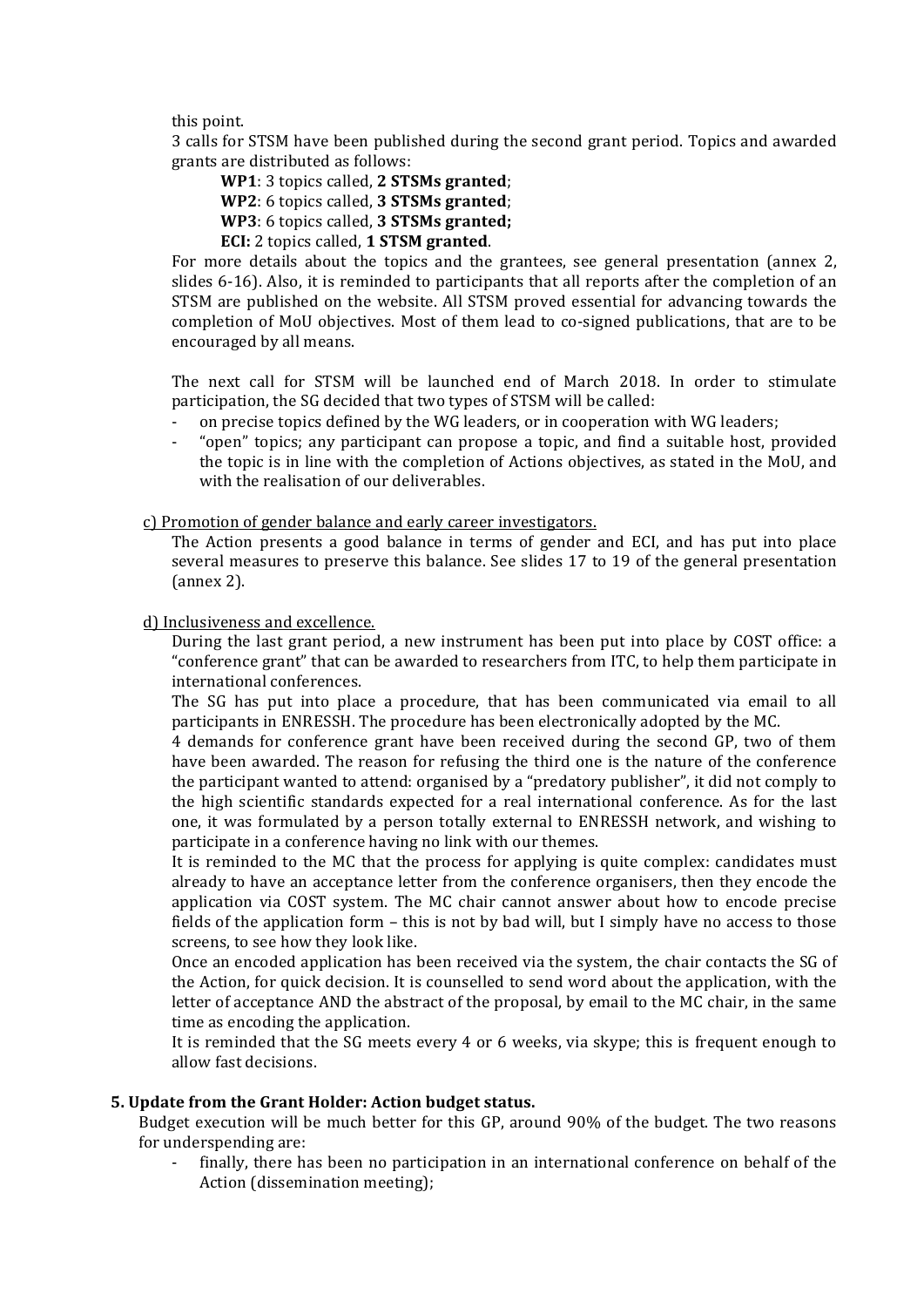the problem of "no shows". In spite of preliminary doodles, several participants simply do not show up to Action meetings. In some cases, absences are justified (illness, superior constraints), in order it is clear that they could have been anticipated (ex. participation in a conference in the same time as ENRESSH meeting). This penalises the local organiser, who orders food for the entire group, then has to support the costs for the "no show" people (reminder: no signature  $=$  no reimbursement from COST budget). It is also extremely annoying for WG leaders, especially when absentees are numerous (more than 10 last minute cancellation for Lisbon, for instance).

To sum up: if you are unsure about your availability, DON'T CLICK ON THE DOODLE, please!

Also, in case of more announced participants than available places, the SG will leave aside no show candidates.

#### **6. Follow up of MoU objectives: progress report from the working groups.**

WG 1 tasks and deliverables were presented by Dr. Michael Ochsner, leader of the WG. During  $GP2$ , the group concentrated on the national evaluation systems; also, a list of projects on quality perceptions has been gathered. Co-authored publications and presentations start to result from the coordinated research activities. Finally, the WG leader proposes a list of tasks to be done in GP3 (see slides 23 to 28 of the annex 2).

WG 2 tasks and deliverables were presented by Dr. Paul Benneworth, leader of the WG. While the group has continued exploiting the 65 case studies on impact generation by SSH research, the main achievement during the second GP was the organisation of a training school in Zagreb. This has been rated good to very good by trainees. A "Manifesto for better SSH evaluation" has been drafted with the participants during the last day of the TS (slides 29 to 36)

WG 3 achievements are presented by Dr. Tim Engels, WG leader. The main activity of the group was the completion of the VIRTA pilot, launched in July 2017. The pilot proved that data from various CRISes can be interoperable, without significantly affecting the data structure in the contributing repositories. Members of the group have now access to information about SSH types of publications in various countries, and this resulted in a series of presentations to international conferences, as well as in a series of papers in highly rated journals (slides 37 to 46).

WG4 was presented by Pr. Geoffrey Williams, WG leader. The group continued to fulfil its mission, which is to ensure a smooth communication flow inside and outside the Action. A member of the group has been trained in Brussels as Science communication officer, and can help members with communicating about their research (slides 47 to 48).

In addition, Pr. Williams presents the new NBABE special interest group. This group has been created during the meeting in Helsinki. It has evolved from evaluation of non-bibliometric aspects of books to taking into account all aspects of book evaluation. It is a transversal group, asking for expertise from WG1, 2 and 3. Main issues are: the peer review of books, the labels of excellence for publishers, the typology of books, the definition of "academic" (slide 49)

The SIG ECI activities are presented by Dr. Jolanta Sinkuniene, the leader of the SIG. During the second GP, the SIG has conducted 53 interviews with ECI from 16 countries. During the 3 GP, these interviews will be analysed by smaller groups, who will co-author 3 publications. (slides 50 to 55)

At the end of the presentation, the MC organised a vote upon the monitoring progress report, to be submitted by the Chair of the Action on behalf of the MC committee. The progress report will be based on the presentations of WG leaders. In a lighter form, it has been already sent to all ENRESSH members, for completion.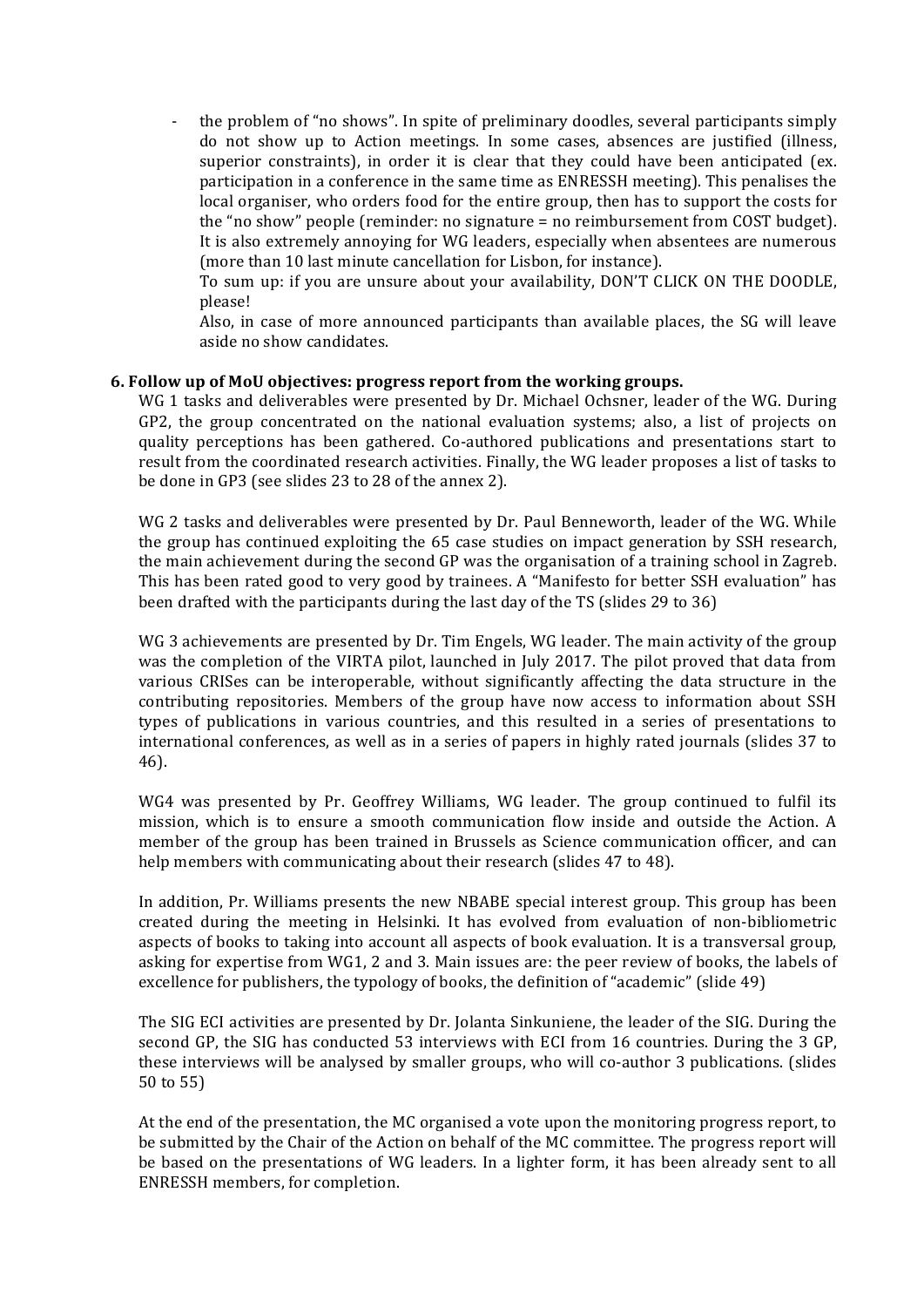*Resolution 1. The MC votes unanimously the submission of the progress report, and authorises the Chair to bring all needed modifications.* 

## **7. Scientific planning.**

The Chair reminds the secondary objectives of the Action, then the grant period goals (11 GPG, see slides 58 and 59). These have been elaborated with the WG leaders, and respond to the actual state of the activities, as well as to the need to realise on time the deliverables promised in the MoU.

10 STSMs are planned for the 3<sup>rd</sup> GP, in two or 3 calls.

The chair announces a last minute change to the meetings planned during the  $3<sup>rd</sup>$  GP. At the demand of the organising committee, ENRESSH will organise a round table during the Austrian EU Council presidency conference, "Pathways to impact". This was not planned when encoding the work and budget plan that has been sent to members prior to the meeting, and demands a redistribution of financial means, as well as a change in the dates of the task-group meeting in Copenhagen. 

On dissemination plan, the Chair reminds the importance of co-authored publications by participants from at least 2 COST countries, and the importance of **acknowledging** in the paper the role of ENRESSH in its completion. Here is an abstract from the COST guidelines for dissemination:

Acknowledgement : **"This article is based upon work from COST Action (name and/or initials), supported by COST (European Cooperation in Science and Technology)".**

COST must also orally be acknowledged during all news media interviews, conferences and events where COST Action representatives give a public presentation or participate to a session or panel.

COST short boilerplate: "COST (European Cooperation in Science and Technology) is a pan-European intergovernmental framework. Its mission is to enable break-through scientific and technological developments leading to new concepts and products and thereby contribute to strengthening Europe's research and innovation capacities. www.cost.eu."

A longer COST boilerplate is available in the guide for dissemination. Also, do not hesitate to contact WG4 leader for help on this matter.

*Resolution 2: The MC adopts the proposed working plan and authorises the MC Chair and steering committee to bring, if necessary, modifications to the WBP (corrections, additions, specifications demanded by COST office).* Unanimous approval

b) Action budget planning For figures, see slides 64 and 65.

*Resolution 3: The MC approves a FSAC rate of 15% of the total scientific expenditure.* Unanimous approval.

*Resolution 4: The MC adopts the proposed budget. Modifications to the reimbursement rates can* be further voted before the meetings in order to allow participation of a maximum of members Unanimous approval.